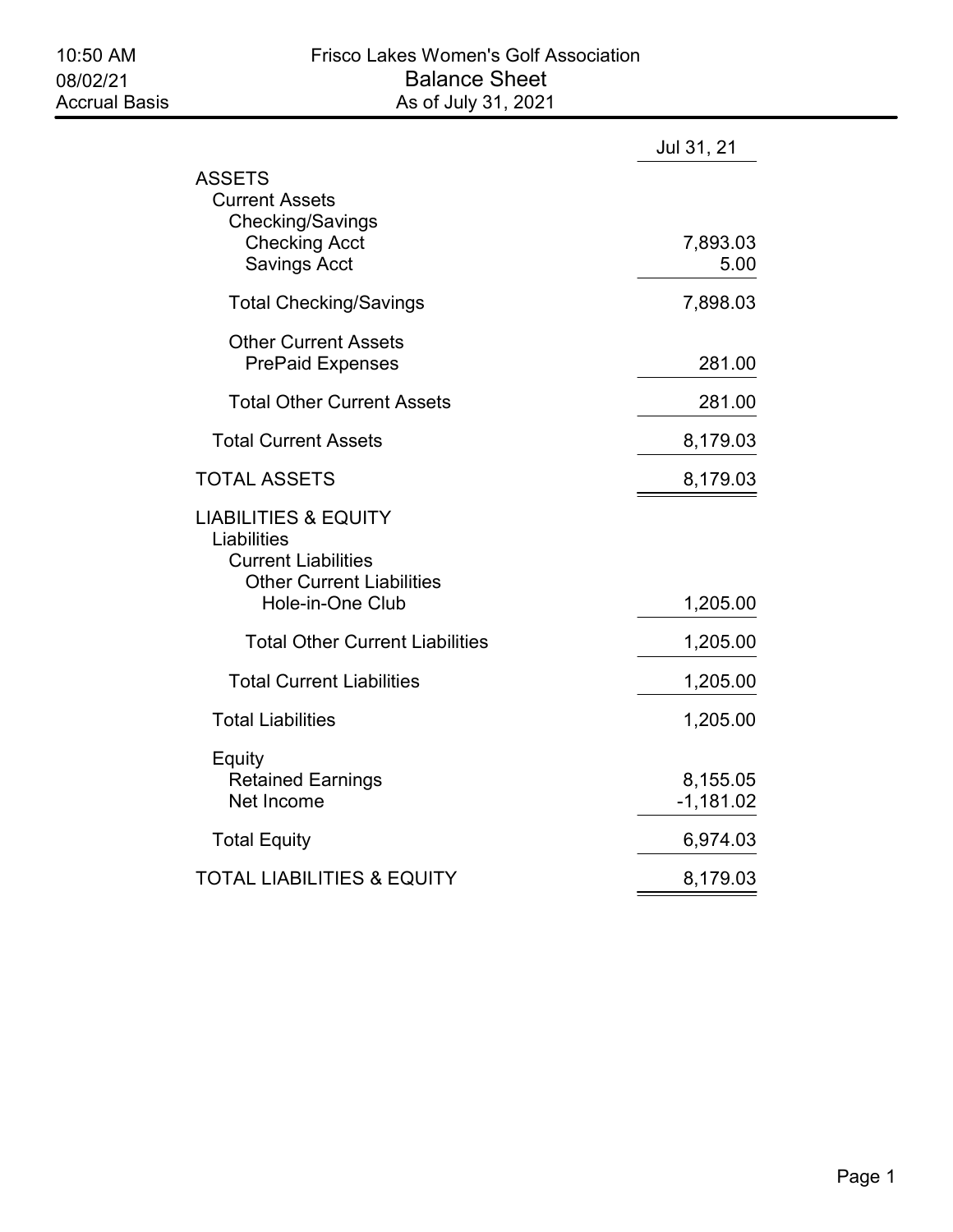| <b>Frisco Lakes Women's Golf Association</b> |
|----------------------------------------------|
| Profit & Loss                                |
| July 2021                                    |

|                                                 | <b>Jul 21</b>  |
|-------------------------------------------------|----------------|
| <b>Ordinary Income/Expense</b><br>Income        |                |
| Interest/Dividends Earned<br><b>Member Dues</b> | 0.33<br>110.00 |
| <b>Total Income</b>                             | 110.33         |
| <b>Gross Profit</b>                             | 110.33         |
| <b>Expense</b><br>9 Hole Tournament             | 65.91          |
| <b>Total Expense</b>                            | 65.91          |
| Net Ordinary Income                             | 44.42          |
| Net Income                                      | 44 42          |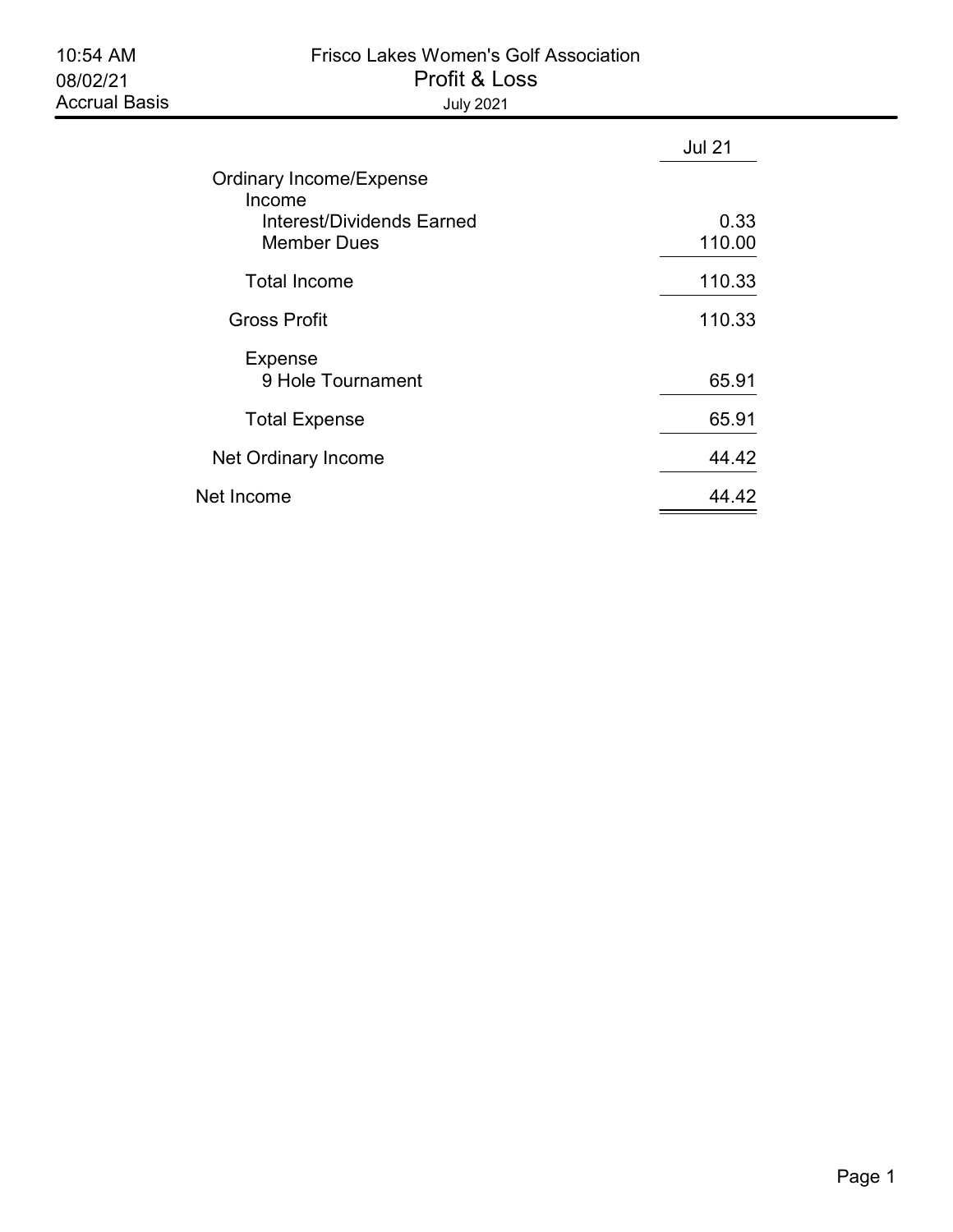## 10:43 AM Frisco Lakes Women's Golf Association 08/02/21 Custom 2021 Profit & Loss Budget vs. Actual Cash Basis January through July 2021

|                                  | <b>Administration</b> |               | <b>Closing Day Party Expense</b> |               | <b>Happy Hour</b> |               |
|----------------------------------|-----------------------|---------------|----------------------------------|---------------|-------------------|---------------|
|                                  | Jan - Jul 21          | <b>Budget</b> | <b>Jan - Jul 21</b>              | <b>Budget</b> | Jan - Jul 21      | <b>Budget</b> |
| <b>Ordinary Income/Expense</b>   |                       |               |                                  |               |                   |               |
| Income                           |                       |               |                                  |               |                   |               |
| <b>Event Prize Fund Fee</b>      | 0.00                  |               | 0.00                             |               | 0.00              |               |
| <b>Interest/Dividends Earned</b> | 2.60                  |               | 0.00                             |               | 0.00              |               |
| <b>Member Dues</b>               | 2,110.00              | 1,350.00      | 0.00                             |               | 0.00              |               |
| <b>Partners &amp; Donations</b>  | 0.00                  |               | 0.00                             |               | 0.00              |               |
| <b>Total Income</b>              | 2,112.60              | 1,350.00      | 0.00                             |               | 0.00              |               |
| <b>Gross Profit</b>              | 2,112.60              | 1,350.00      | 0.00                             |               | 0.00              |               |
| <b>Expense</b>                   |                       |               |                                  |               |                   |               |
| 9 Hole Tournament                | 0.00                  |               | 0.00                             |               | 0.00              |               |
| <b>Bank Service Charges</b>      | 0.10                  | 4.00          | 0.00                             |               | 0.00              |               |
| <b>Closing Day Party Expense</b> | 0.00                  |               | 0.00                             | 1,500.00      | 0.00              |               |
| <b>Closing Scramble</b>          | 0.00                  |               | 0.00                             |               | 0.00              |               |
| <b>Computer Software</b>         | 28.16                 | 30.00         | 0.00                             |               | 0.00              |               |
| <b>Event Prize Fund Payouts</b>  | 0.00                  |               | 0.00                             |               | 0.00              |               |
| <b>Gifts &amp; Awards</b>        | 0.00                  | 250.00        | 0.00                             |               | 0.00              |               |
| <b>Halloween Tournament</b>      | 0.00                  |               | 0.00                             |               | 0.00              |               |
| Handicap Fee                     | 928.60                | 1,430.00      | 0.00                             |               | 0.00              |               |
| <b>Happy Hour Food</b>           | 0.00                  |               | 0.00                             |               | 117.76            | 250.00        |
| Invitational                     | 0.00                  |               | 0.00                             |               | 0.00              |               |
| <b>Member/Member Event</b>       | 0.00                  |               | 0.00                             |               | 0.00              |               |
| <b>Miscellaneous Expenses</b>    | 0.00                  | 100.00        | 0.00                             |               | 0.00              |               |
| <b>Night Golf Expense</b>        | 0.00                  |               | 0.00                             |               | 0.00              |               |
| <b>Opening Day Party Expense</b> | 0.00                  |               | 0.00                             |               | 0.00              |               |
| <b>Opening Day Scramble</b>      | 0.00                  |               | 0.00                             |               | 0.00              |               |
| <b>PayPal Processing Fee</b>     | 18.45                 | 250.00        | 0.00                             |               | 0.00              |               |
| <b>Rules Committee Expenses</b>  | 0.00                  | 100.00        | 0.00                             |               | 0.00              |               |
| <b>Storage Fee</b>               | 671.00                | 650.00        | 0.00                             |               | 0.00              |               |
| <b>Summer Scramble</b>           | 0.00                  |               | 0.00                             |               | 0.00              |               |
| <b>Supplies</b>                  | 60.40                 | 50.00         | 0.00                             |               | 0.00              |               |
| <b>Tips</b>                      | 0.00                  | 300.00        | 0.00                             |               | 0.00              |               |
| <b>Wildflower Party Expense</b>  | 0.00                  |               | 0.00                             |               | 0.00              |               |
| <b>Total Expense</b>             | 1,706.71              | 3,164.00      | 0.00                             | 1,500.00      | 117.76            | 250.00        |
| <b>Net Ordinary Income</b>       | 405.89                | $-1,814.00$   | 0.00                             | $-1,500.00$   | $-117.76$         | $-250.00$     |
| Net Income                       | 405.89                | $-1,814.00$   | 0.00                             | $-1,500.00$   | $-117.76$         | $-250.00$     |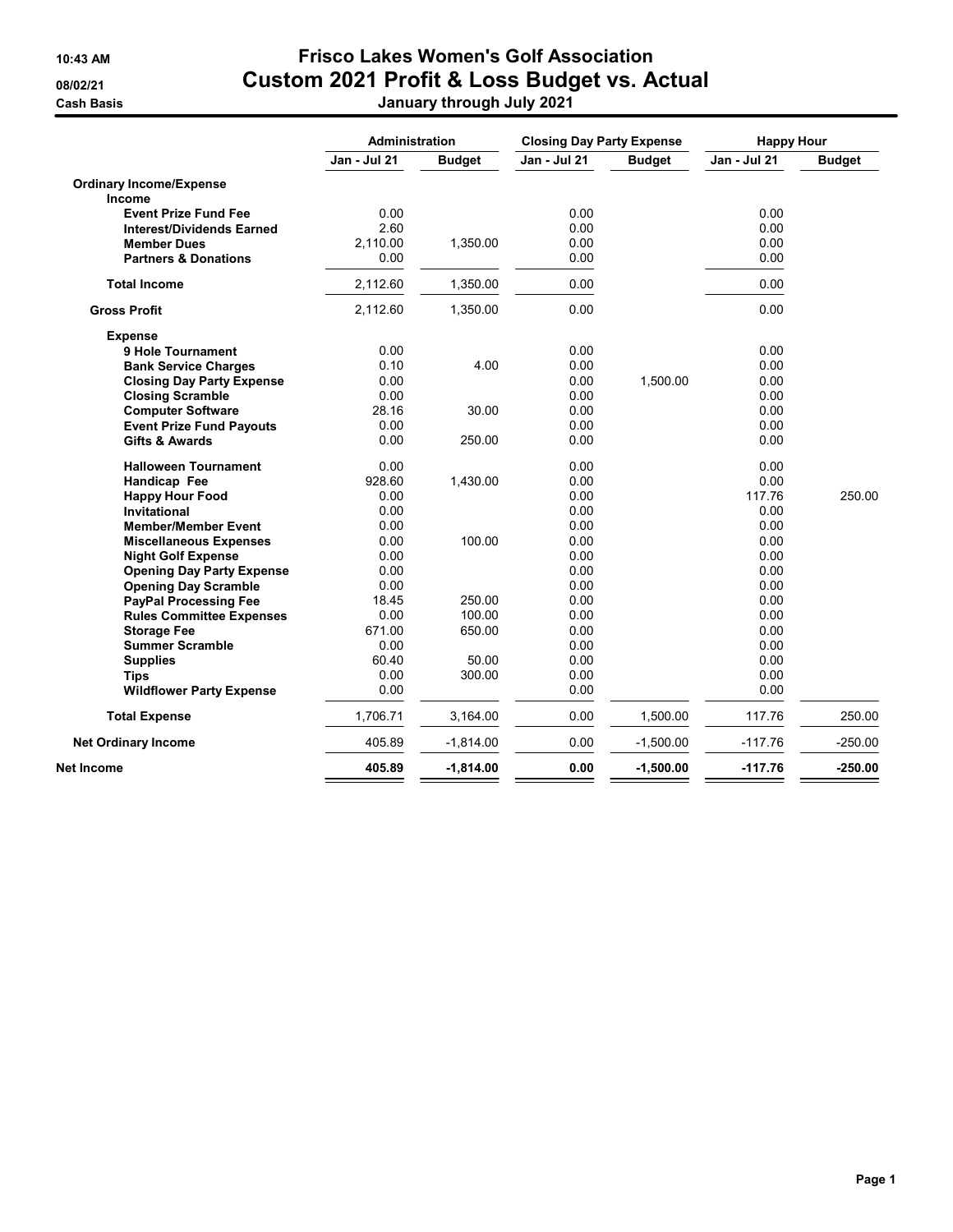## 10:43 AM Frisco Lakes Women's Golf Association 08/02/21 Custom 2021 Profit & Loss Budget vs. Actual Cash Basis January through July 2021

|                                  |              | <b>Member/Member Event</b> |              | <b>Opening Day Scramble</b> |                     | <b>Other Events</b> |
|----------------------------------|--------------|----------------------------|--------------|-----------------------------|---------------------|---------------------|
|                                  | Jan - Jul 21 | <b>Budget</b>              | Jan - Jul 21 | <b>Budget</b>               | <b>Jan - Jul 21</b> | <b>Budget</b>       |
| <b>Ordinary Income/Expense</b>   |              |                            |              |                             |                     |                     |
| Income                           |              |                            |              |                             |                     |                     |
| <b>Event Prize Fund Fee</b>      | 400.00       | 400.00                     | 325.00       | 325.00                      | 0.00                |                     |
| <b>Interest/Dividends Earned</b> | 0.00         |                            | 0.00         |                             | 0.00                |                     |
| <b>Member Dues</b>               | 0.00         |                            | 0.00         |                             | 0.00                |                     |
| <b>Partners &amp; Donations</b>  | 0.00         |                            | 0.00         |                             | 300.00              | 300.00              |
| <b>Total Income</b>              | 400.00       | 400.00                     | 325.00       | 325.00                      | 300.00              | 300.00              |
| <b>Gross Profit</b>              | 400.00       | 400.00                     | 325.00       | 325.00                      | 300.00              | 300.00              |
| <b>Expense</b>                   |              |                            |              |                             |                     |                     |
| 9 Hole Tournament                | 0.00         |                            | 0.00         |                             | 496.23              | 799.00              |
| <b>Bank Service Charges</b>      | 0.00         |                            | 0.00         |                             | 0.00                |                     |
| <b>Closing Day Party Expense</b> | 0.00         |                            | 0.00         |                             | 0.00                |                     |
| <b>Closing Scramble</b>          | 0.00         |                            | 0.00         |                             | 0.00                | 500.00              |
| <b>Computer Software</b>         | 0.00         |                            | 0.00         |                             | 0.00                |                     |
| <b>Event Prize Fund Payouts</b>  | 400.00       | 400.00                     | 453.00       | 325.00                      | 0.00                |                     |
| <b>Gifts &amp; Awards</b>        | 0.00         |                            | 0.00         |                             | 0.00                |                     |
| <b>Halloween Tournament</b>      | 0.00         |                            | 0.00         |                             | 0.00                | 500.00              |
| Handicap Fee                     | 0.00         |                            | 0.00         |                             | 0.00                |                     |
| <b>Happy Hour Food</b>           | 0.00         |                            | 0.00         |                             | 0.00                |                     |
| <b>Invitational</b>              | 0.00         |                            | 0.00         |                             | 0.00                | 1.00                |
| <b>Member/Member Event</b>       | 386.72       | 500.00                     | 0.00         |                             | 0.00                |                     |
| <b>Miscellaneous Expenses</b>    | 0.00         |                            | 0.00         |                             | 0.00                |                     |
| <b>Night Golf Expense</b>        | 0.00         |                            | 0.00         |                             | 0.00                | 200.00              |
| <b>Opening Day Party Expense</b> | 0.00         |                            | 0.00         |                             | 0.00                | 1,000.00            |
| <b>Opening Day Scramble</b>      | 0.00         |                            | 66.79        | 200.00                      | 0.00                |                     |
| <b>PayPal Processing Fee</b>     | 21.60        |                            | 0.00         |                             | 0.00                |                     |
| <b>Rules Committee Expenses</b>  | 0.00         |                            | 0.00         |                             | 0.00                |                     |
| <b>Storage Fee</b>               | 0.00         |                            | 0.00         |                             | 0.00                |                     |
| <b>Summer Scramble</b>           | 0.00         |                            | 0.00         |                             | 474.25              | 500.00              |
| <b>Supplies</b>                  | 0.00         |                            | 0.00         |                             | 0.00                |                     |
| <b>Tips</b>                      | 0.00         |                            | 0.00         |                             | 0.00                |                     |
| <b>Wildflower Party Expense</b>  | 0.00         |                            | 0.00         |                             | 0.00                |                     |
| <b>Total Expense</b>             | 808.32       | 900.00                     | 519.79       | 525.00                      | 970.48              | 3,500.00            |
| <b>Net Ordinary Income</b>       | $-408.32$    | $-500.00$                  | $-194.79$    | $-200.00$                   | $-670.48$           | $-3,200.00$         |
| Net Income                       | $-408.32$    | $-500.00$                  | $-194.79$    | $-200.00$                   | $-670.48$           | $-3,200.00$         |